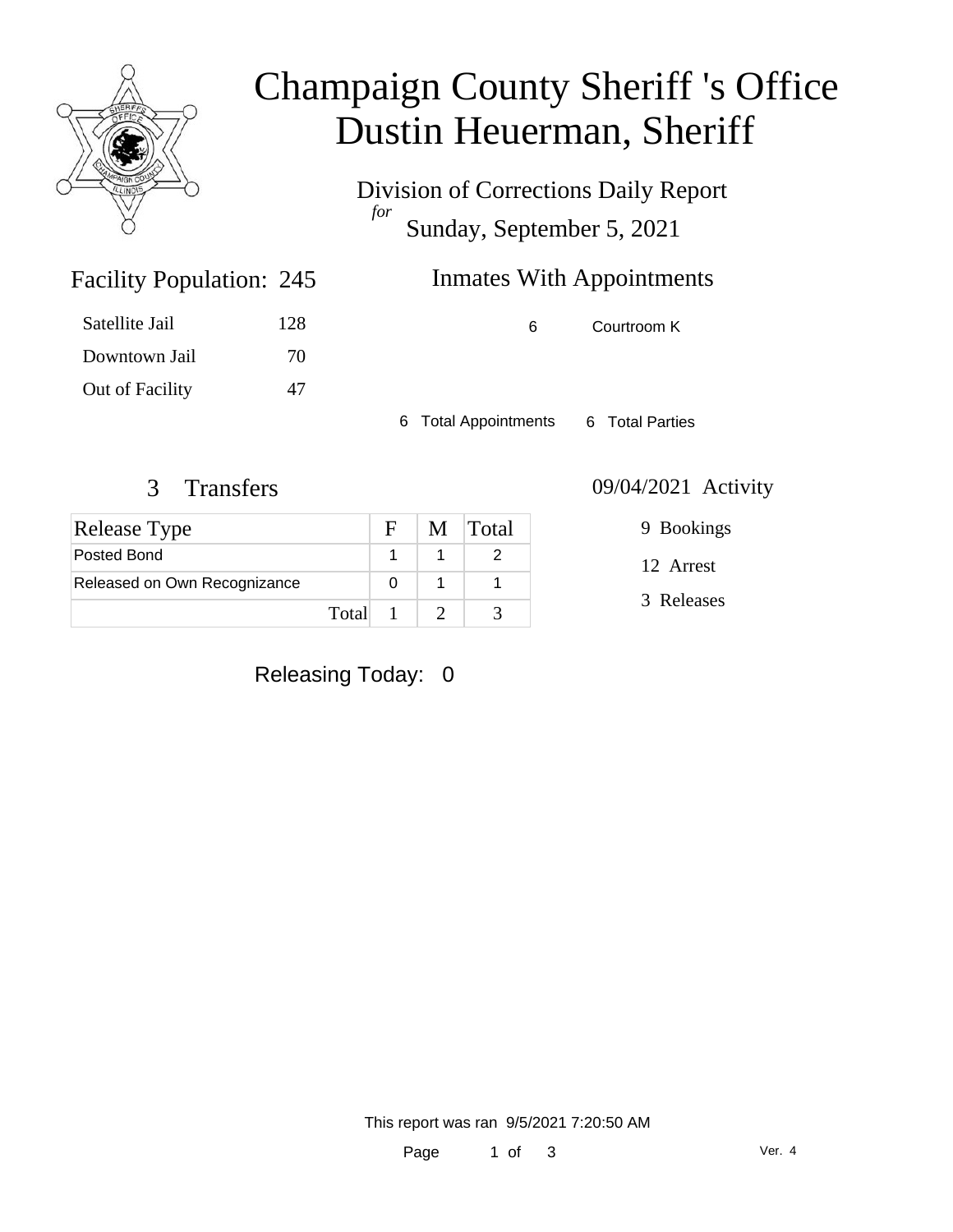

# Champaign County Sheriff 's Office Dustin Heuerman, Sheriff

Division of Corrections Daily Report *for* Sunday, September 5, 2021

### Custody Status Count

- Civil Sentenced CCCC 1
- Electronic Home Dentention 16
	- Felony Arraignment 12
		- Felony Other 6
	- Felony Pre-Sentence 5
		- Felony Pre-Trial 145
	- Felony Pre-Trial DUI 1
	- Felony Sentenced CCSO 7
	- Felony Sentenced IDOC 30
		- Hold Other 1
		- Misdemeanor Other 1
		- Misdemeanor Pre-Trial 2
			- Petition to Revoke 5
			- Remanded to DHS 13
				- Total 245

This report was ran 9/5/2021 7:20:50 AM